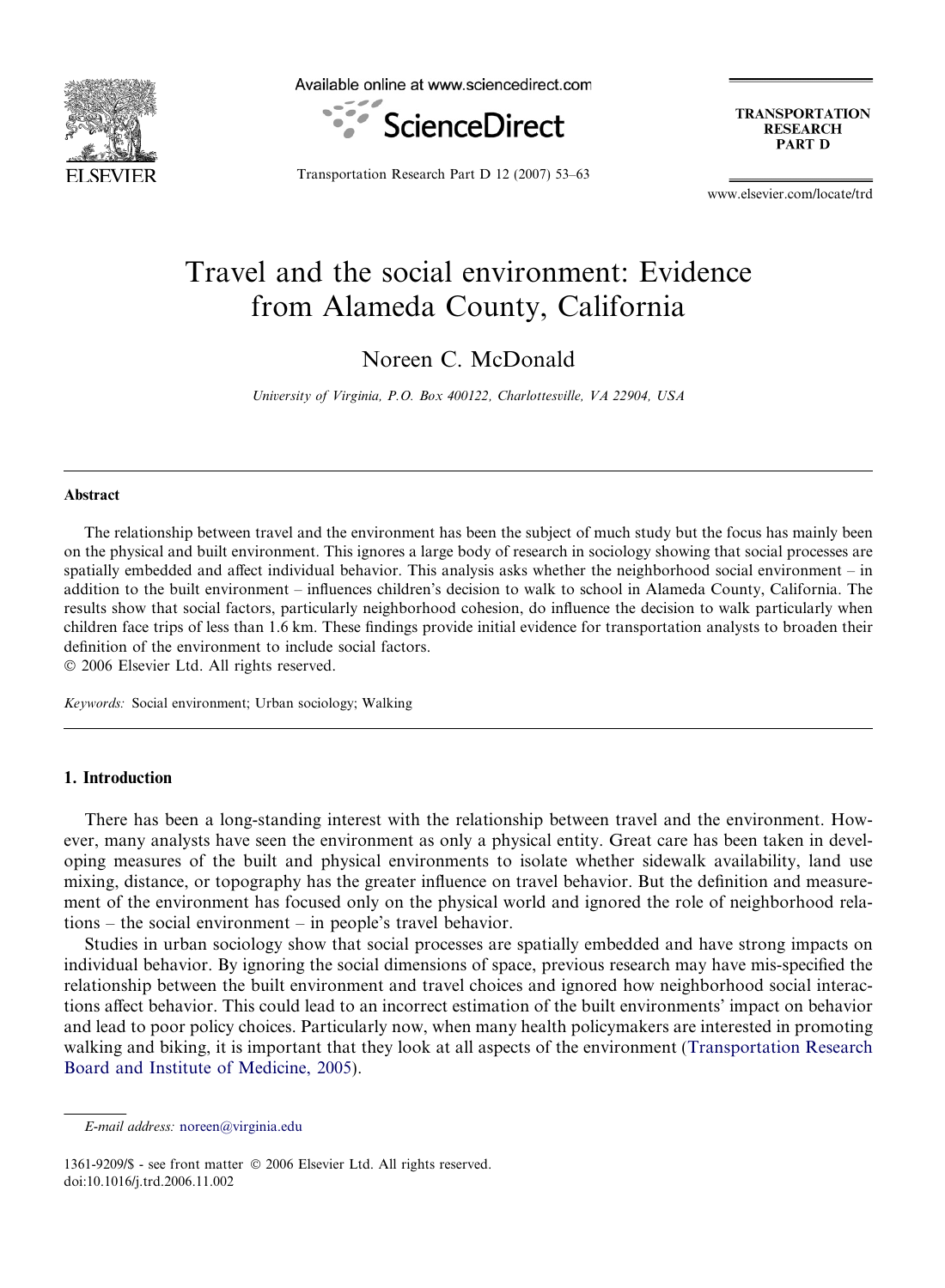To better understand the significance of the social environment affecting transportation analysis and practice, it is asked whether the social environment, as measured by neighborhood cohesion and trust, influences children's decision to walk to school. Here I focus on children for two reasons. First, the [US Depart](#page-10-0)[ment of Health and Human Services \(2000\)](#page-10-0) identified increasing walking rates to school as a goal in its Healthy People 2010 report and several studies have suggested that walking to school can be an important source of physical activity in children's lives, potentially leading to lower rates of childhood obesity ([Tudor-Locke et al., 2001](#page-10-0)). In addition, children's travel patterns may be particularly sensitive to the social environment due to parents' control over children's travel choices. Surveys show that many parents will not allow their children to walk to school because they are concerned about 'stranger danger' [\(Martin and](#page-9-0) [Carlson, 2005](#page-9-0)).

#### 2. Background

Although the study of environmental impacts on behavior has recently been accused of being a cottage industry in urban sociology [\(Sampson et al., 2002\)](#page-9-0) and transportation [\(Cervero, 2002\)](#page-9-0), the fields have defined the environment very differently. Transportation researchers, perhaps because of the focus on evaluating the claims of New Urbanism, have considered the environment to be almost purely physical. The transportation literature has compared and contrasted auto and pedestrian-oriented neighborhoods [\(Cervero and Radisch,](#page-9-0) [1996](#page-9-0)) and evaluated the effects of three-way stops, land use mixing, and density ([Cervero and Kockelman,](#page-9-0) [1997; Cervero and Duncan, 2003\)](#page-9-0). In contrast, urban sociologists have conceptualized neighborhoods from a social resource perspective. Neighborhood socioeconomic status (SES) has been seen as a critical proxy for community resources and is often assessed using aggregations of individual measures, e.g. percent living below the poverty line. More recently, sociologists have explored methods to directly measure levels of social trust and neighborhood cohesion. The following briefly summarizes the literature on neighborhood effects in transportation and sociology.

# 2.1. Non-motorized travel and the environment

The relationship between non-motorized travel and the environment has been heavily studied in recent years – [Ewing and Cervero \(2001\), Boarnet and Crane \(2001\), and Handy \(2005\).](#page-9-0) For utilitarian trips, many have found that land use mixing [\(Cervero and Duncan, 2003\)](#page-9-0), sidewalk availability [\(Rodriguez and Joo,](#page-9-0) [2004](#page-9-0)), and density ([Cervero and Kockelman, 1997; Forsyth et al., 2006\)](#page-9-0) are positively associated with walking. Recreational trips have proved more difficult to characterize. In a study of strolling trips in Austin, Texas, [Cao](#page-9-0) [et al. \(2006\)](#page-9-0) found that neighborhood factors such as perceptions of safety, shade, and traffic did affect the number of leisure walking trips. A study of adults living in Minneapolis showed higher rates of leisure walking in low density areas ([Forsyth et al., 2006](#page-9-0)).

Some studies have considered neighborhood social factors to be part of the built environment. [Cervero and](#page-9-0) [Duncan \(2003\)](#page-9-0) used the proportion of households with income less than \$25,000 as an ''admittedly less-thanideal proxy'' of neighborhood quality and safety; the factor was not significant in their model of walking in San Francisco. Handy, in studies of Austin and Northern California, included measures of neighborhood safety (e.g. "quiet neighborhood", "low crime rate", "safe neighborhood for walking") and socializing (e.g. ''diverse neighbors'', ''lots of interaction among neighbors'') and found safer areas with more socializing to have higher rates of strolling trips but no effect on vehicles miles driven ([Handy et al., 2005\)](#page-9-0).

# 2.2. Social processes and space

Several studies have found that measures of neighborhood SES derived from the Census have statistically significant effects on child and adolescent development ([Brooks-Gunn et al., 1993\)](#page-9-0) and school attendance ([Ensminger et al., 1996\)](#page-9-0) after controlling for individual and household factors. The indicators of neighborhood SES included census tract measures of the portion of families on public assistance, the fraction of male workers in professional occupations, the percent living below the poverty line, percent in white collar occupations, and the fraction of female-headed households.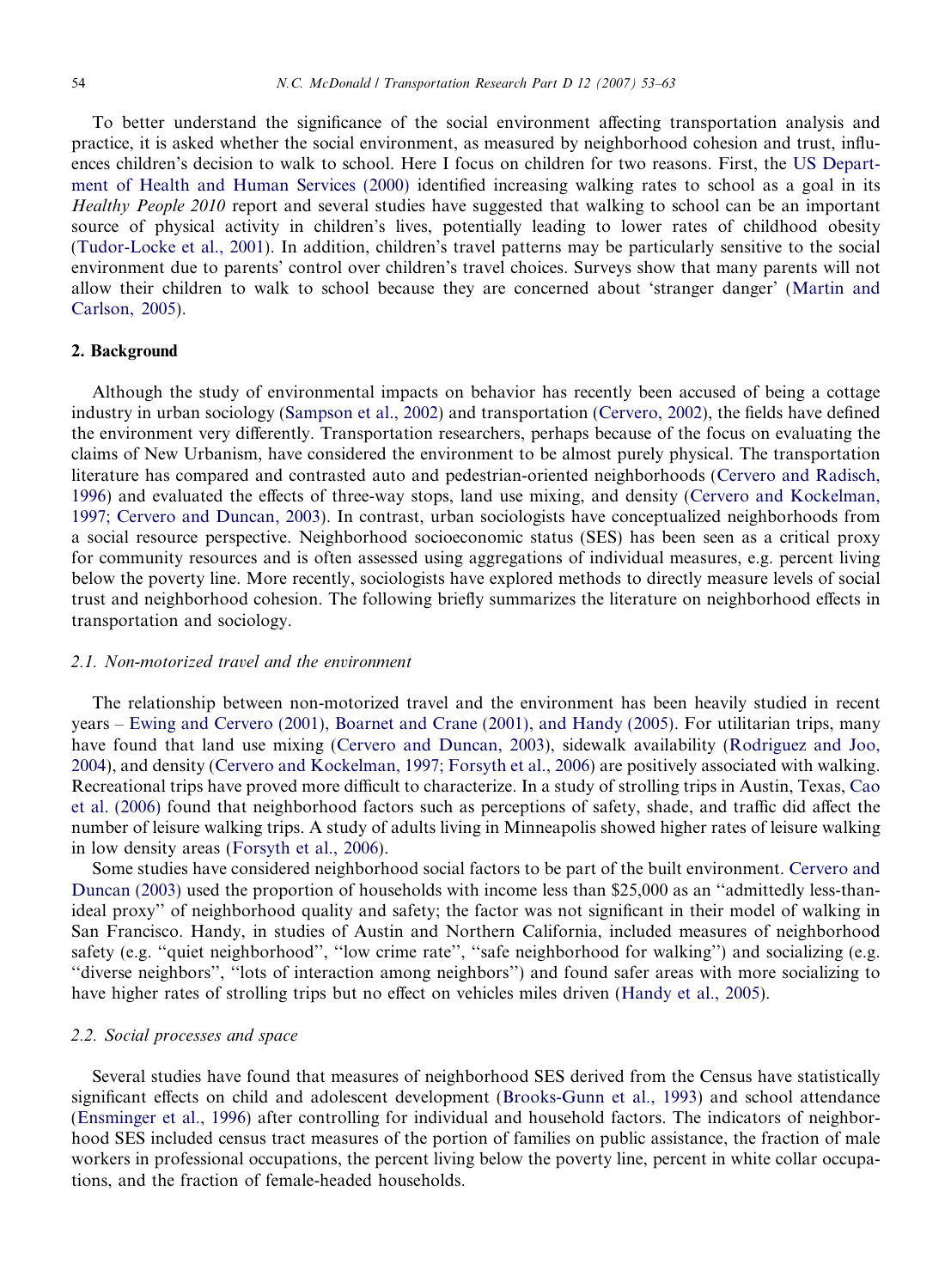Studies from the Project on Human Development in Chicago Neighborhoods (PHDCN) have developed direct measures of neighborhood social relations and found that two concepts – control and cohesion – were strong predictors of violence levels ([Sampson et al., 1997](#page-9-0)), children's health outcomes [\(Morenoff, 1999](#page-9-0)), low birth weight ([Morenoff, 2003\)](#page-9-0), and children's physical activity ([Molnar et al., 2004\)](#page-9-0) even after controlling for individual and family characteristics. Informal social control described neighbors' ''willingness to intervene on behalf of the common good''; social cohesion represented the degree of interaction among neighbors.

# 3. Data and variables

The analysis required data on trip patterns, sociodemographics, the built environment, and the social environment. To accomplish this, I utilized information from multiple sources including regional transportation agencies, the US Census, and health surveys. Complete data were obtained for Alameda County, California which is located on the eastern shore of the San Francisco Bay and has a highly diverse population and varying land uses. The eastern portion of the county contains the cities of Oakland and Berkeley and is characterized by higher density development patterns. The western portion of the county is typified by classic suburban residential development patterns with large office parks and separated single-family residential development. These types of development patterns are common around many metropolitan areas and make the study generalizable to the larger population.

#### 3.1. Trip and sociodemographic information

The main source of travel data is the 2000 Metropolitan Transportation Commission Bay Area Travel Survey (BATS) which provides information on activities and travel choices as well as sociodemographics for 15,000 households in the nine county San Francisco Bay Area ([Morpace International, 2002\)](#page-9-0). Each participating household was assigned a two-day travel period and reported all activities during this time period. Travel data for children under 15 were proxy-reported by the parents which may introduce an unknown amount of error. However, it seems likely that the school trip is less subject to reporting errors than other trip purposes and activities. Besides trip and activity data, the BATS survey provides information on the demographic characteristics of the children and their family members. This includes: age, sex, race/ethnicity, household income, vehicle ownership, household workers, and household size. [Table 1](#page-3-0) shows summary statistics for all variables tested for inclusion in the model.

The sample has been restricted to children between the ages of 5 and 18 living in Alameda County who traveled before 10 a.m. between home and school. If children repeated their trip between home and school on each of the survey days, only the first occurrence was included in the analysis. This was done because nearly 95% of children traveling to school on consecutive days used the same mode both days. In addition, only children with geocoded home and school locations were included in the analysis to allow calculation of trip distance and to compute measures of the built environment. Here, trip distance is defined as a modified air-line distance assuming children followed a gridded street network, i.e. distance is the sum of the x and y vectors between two points A and B. Given these requirements, the BATS sample consisted of 706 children meeting the criteria. After accounting for missing data, the final sample was 614 children reporting all information for required explanatory variables.

# 3.2. Built environment

To characterize the built environment, data were obtained from several sources. The Metropolitan Transportation Commission in conjunction with the Association of Bay Area Governments provided data at the traffic analysis zone (TAZ)-level about land use including number of dwelling units, number of employees by sector, and land area by land use type. Geographic Information Systems (GIS) analysis using Census 2000 Tiger files was used to characterize the street network near children's residences. No data on the environment at the school were included in the analysis because of the potential for multi-collinearity particularly for children who walked to school. For example, 49% of all walking trips to school occurred within the same TAZ or census tract.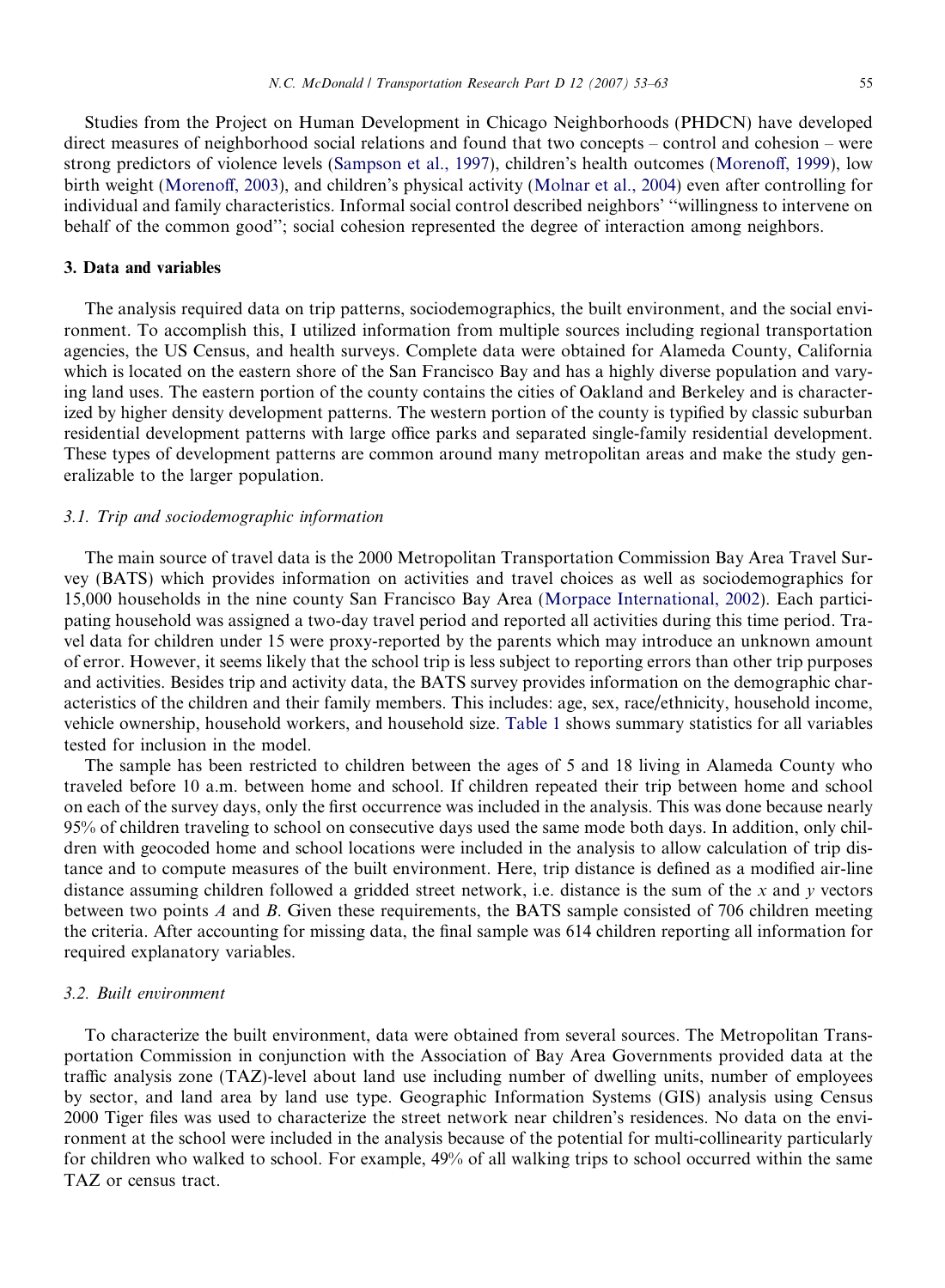<span id="page-3-0"></span>

| Table 1            |  |
|--------------------|--|
| Summary statistics |  |

|                                           | All trip distances |        |           | Trips less than 1.6 km |           | Trips greater than 1.6 km |           |
|-------------------------------------------|--------------------|--------|-----------|------------------------|-----------|---------------------------|-----------|
|                                           | Obs                | Mean   | Std. dev. | Mean                   | Std. dev. | Mean                      | Std. dev. |
| <b>Outcome</b>                            |                    |        |           |                        |           |                           |           |
| Walked to school                          | 700                | 0.19   | 0.39      | 0.38                   | 0.49      | 0.05                      | 0.21      |
| <b>Individual</b>                         |                    |        |           |                        |           |                           |           |
| Distance (m)                              | 691                | 4137   | 7399      | 859                    | 390       | 6522                      | 9001      |
| Age $(y)$                                 | 700                | 10.9   | 4         | 10.2                   | 4         | 11.4                      | 4         |
| Female                                    | 700                | 0.51   | 0.50      | 0.47                   | 0.50      | 0.54                      | 0.50      |
| Black                                     | 686                | 0.07   | 0.25      | 0.06                   | 0.23      | 0.07                      | 0.26      |
| Latino                                    | 686                | 0.10   | 0.30      | 0.12                   | 0.33      | 0.08                      | 0.27      |
| Asian/Pac. Isl.                           | 686                | 0.13   | 0.34      | 0.13                   | 0.34      | 0.13                      | 0.33      |
| $2 +$ races                               | 686                | 0.08   | 0.27      | 0.09                   | 0.28      | 0.07                      | 0.25      |
| Disabled                                  | 699                | 0.02   | 0.13      | $0.01\,$               | $0.08\,$  | 0.03                      | 0.16      |
| Driver's license                          | 700                | 0.10   | 0.30      | 0.07                   | 0.26      | 0.12                      | 0.33      |
| Household                                 |                    |        |           |                        |           |                           |           |
| HH income (\$000)                         | 643                | 90.4   | 42.6      | 85.4                   | 40.3      | 94.1                      | 44.1      |
| Single parent household                   | 677                | 0.11   | 0.32      | $0.10\,$               | 0.30      | 0.12                      | 0.33      |
| Vehicles per driver                       | 690                | 1.09   | 0.37      | 1.06                   | 0.35      | 1.10                      | 0.39      |
| # of Children                             | 698                | 2.17   | 0.87      | 2.20                   | 0.82      | 2.14                      | 0.90      |
| <b>Built</b> environment                  |                    |        |           |                        |           |                           |           |
| Dwelling units per sq km                  | 700                | 1815   | 1533      | 1876                   | 1455      | 1720                      | 1399      |
| Employees per sq km                       | 700                | 6483   | 5803      | 6404                   | 5476      | 6491                      | 5995      |
| Entropy                                   | 700                | 78     | 15        | 78                     | 14        | $78\,$                    | 16        |
| Residential index                         | 700                | 59     | 21        | 61                     | 19        | 58                        | 22        |
| Average block size                        | 700                | 49,030 | 47,245    | 41,873                 | 24,460    | 54,598                    | 58,279    |
| Intersection density                      | 700                | 149    | 43        | 151                    | 37        | 147                       | 47        |
| % 1-Way intersections                     | 697                | 0.23   | 0.12      | 0.22                   | 0.11      | 0.25                      | 0.12      |
| % 3-Way intersections                     | 697                | 0.56   | 0.11      |                        |           |                           |           |
| % 4-Way intersections                     | 697                | 0.20   | 0.16      | 0.21                   | 0.17      | 0.18                      | 0.15      |
| Social environment                        |                    |        |           |                        |           |                           |           |
| % On public assistance                    | 700                | 0.03   | 0.03      | 0.03                   | 0.03      | 0.03                      | 0.03      |
| % Living below poverty line               | 700                | 0.07   | 0.07      | 0.07                   | 0.07      | 0.07                      | 0.07      |
| % Female-headed families                  | 700                | 0.09   | 0.06      | 0.09                   | 0.05      | 0.09                      | 0.06      |
| % Unemployed                              | 700                | 0.03   | 0.02      | 0.03                   | 0.02      | 0.03                      | 0.02      |
| % Asian/Pac Isl.                          | 700                | 0.21   | 0.14      | 0.19                   | 0.12      | 0.21                      | 0.15      |
| % Latino                                  | 700                | 0.14   | 0.11      | 0.14                   | 0.13      | 0.13                      | 0.10      |
| % Black                                   | 700                | 0.09   | 0.13      | 0.07                   | 0.11      | 0.10                      | 0.15      |
| % Foreign born                            | 700                | 0.23   | 0.12      | 0.23                   | 0.11      | 0.24                      | 0.12      |
| % Owner-occupied housing                  | 700                | 0.67   | 0.20      | 0.68                   | 0.21      | 0.67                      | 0.20      |
| % Living in same house 1995               | 700                | 0.53   | 0.10      | 0.55                   | 0.10      | 0.52                      | 0.10      |
| Neighborhood cohesion (5 pt Likert scale) | 700                | 2.28   | 0.21      | 2.27                   | 0.21      | 2.29                      | 0.21      |

From the available data, we constructed measures of the built environment that were found to influence behavior in previous studies of walking behavior (see [Handy et al., 2002](#page-9-0) for a typology of such measures). These include entropy, calculated as

$$
E = -\left[\sum_{j} p_{j} \ln p_{j}\right] / \ln k, \tag{1}
$$

where  $p_i$  = proportion of land in use j and k represents the total number of land uses (single family, multi-family, retail/service, and manufacturing/trade/other), which produces an index between 0 and 1 measuring how mixed the land uses are within an area [\(Cervero and Kockelman, 1997\)](#page-9-0). A residential index adopted from [Cer](#page-9-0)[vero and Duncan \(2003\)](#page-9-0) measures whether an area is predominantly residential or commercial and is calculated as dwelling units as a percent of dwelling units and total employment in a traffic analysis zone. Density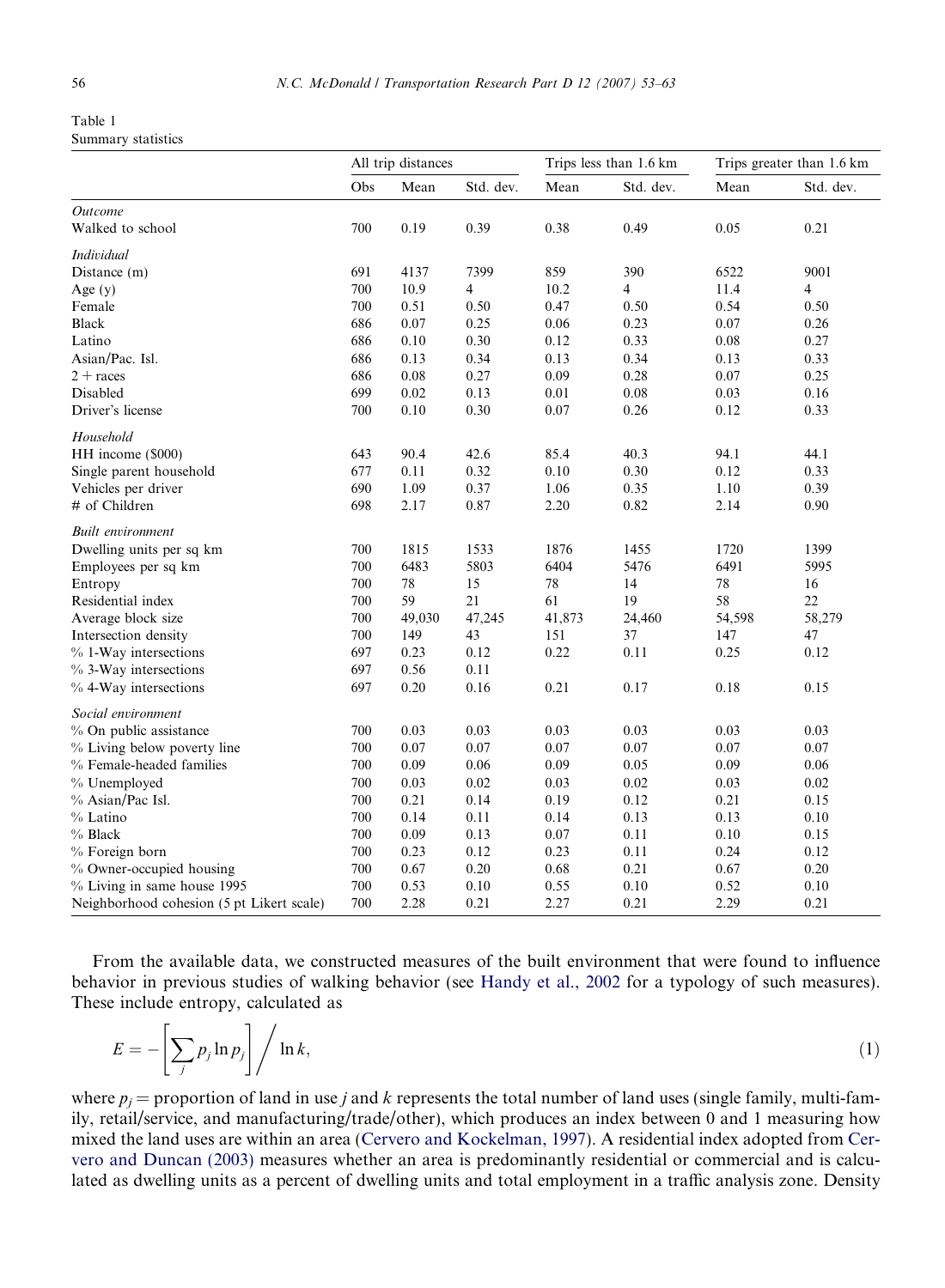measures of the number of dwelling units and employees per square kilometer in the TAZ were also computed from the land use data [\(Boarnet and Crane, 2001](#page-9-0)). Finally, several measures of street connectivity such as the number of intersections per square kilometer and the percentage of 1,3,4, and 5-way intersections within a 0.8 km radius of the home were calculated using GIS from the Census Tiger files. The 0.8 km distance was chosen because the majority of walking trips in the sample occurred within this distance and previous work has shown this to be an effective buffer distance ([Lee and Moudon, 2006](#page-9-0)).

# 3.3. Social environment

Information on the neighborhood social environment was incorporated through measures of structural characteristics and direct measures of social relations. Structural characteristics are generally measured as aggregations of individual characteristics often using census data ([Morenoff, 2003\)](#page-9-0). Census measures that had been shown to affect behavior [\(Brooks-Gunn et al., 1993; Ensminger et al., 1996; Sampson et al.,](#page-9-0) [1997\)](#page-9-0) were computed at the tract level. The tract level was chosen because it is nearly identical to the TAZ, thereby assuring comparable geographic units. The census measures include the percent of residents that are: black/African–American; Latino/Hispanic; Asian/Pacific Islander; living below the poverty line; living in female headed households; foreign-born; unemployed; on public assistance; and living in the same house as 1995.

Direct measures of neighborhood social cohesion and control were available from the 2003 California Health Interview Survey (CHIS). Funded by the California Department of Health Services and several non-profit and other government agencies, CHIS collects data on all aspects of Californians' health and is the largest phone survey in the state [\(California Health Interview Survey, 2003\)](#page-9-0). In 2003, a section on neighborhood cohesion was added into the survey. Respondents were asked how strongly they agreed or disagreed with statements such as "people in my neighborhood are willing to help one another", "people in this neighborhood generally do not get along with each other'', ''people in this neighborhood can be trusted'', and ''most people in this neighborhood know each other''. These questions are nearly identical to those used in the Project on Human Development in Chicago Neighborhoods to develop measures of neighborhood relations ([Sampson et al., 1997](#page-9-0)). These individual-level responses were transformed to tract-level aggregates by calculating the mean tract response to the series of questions after accounting for individual-level biases due to sex, age, race/ethnicity, and household income.

Sufficient responses at the tract level were only available for Alameda County due to a planned oversampling of that area [\(California Health Interview Survey, 2003](#page-9-0)). For this reason, the analysis is restricted to Alameda County as opposed to the nine-county Bay Area. In addition, there is a temporal mismatch between the 2003 CHIS and the 2000 BATS data. I have assumed that the measures of neighborhood cohesion were relatively stable during the three-years between the surveys. This assumption is reasonable over this time period because census data show that the majority of residents will have remained in the same house.

# 4. Methodology

To evaluate how the social environment affects children's behavior, I constructed a binary logit model of whether the respondent walked to school. The representative utility of walking for each person,  $V_n$ , is a function of trip, child, household, and neighborhood characteristics. Examination of the data showed that walking significantly declines for distances over 1.6 km (1 mile). For example, 38% of Alameda County students walked to school for distances of less than 1.6 km; only 5% of students walked when the trip was more than 1.6 km. These findings suggested that the factors influencing the decision to walk might change with trip distance. Because of this, each explanatory factor was interacted with dummy variables representing trip distances of less than and greater than 1.6 km. The estimated model is

$$
V_n = \alpha + \omega D_L + \beta (T_n \times D_S) + \beta' (T_n \times D_L) + \delta (C_n \times D_S) + \delta' (C_n \times D_L) + \gamma (HH_n \times D_S)
$$
  
+  $\gamma' (HH_n \times D_L) + \kappa (BE_n \times D_S) + \kappa' (BE_n \times D_L) + \theta (SE_n \times D_S) + \theta' (SE_n \times D_L),$  (2)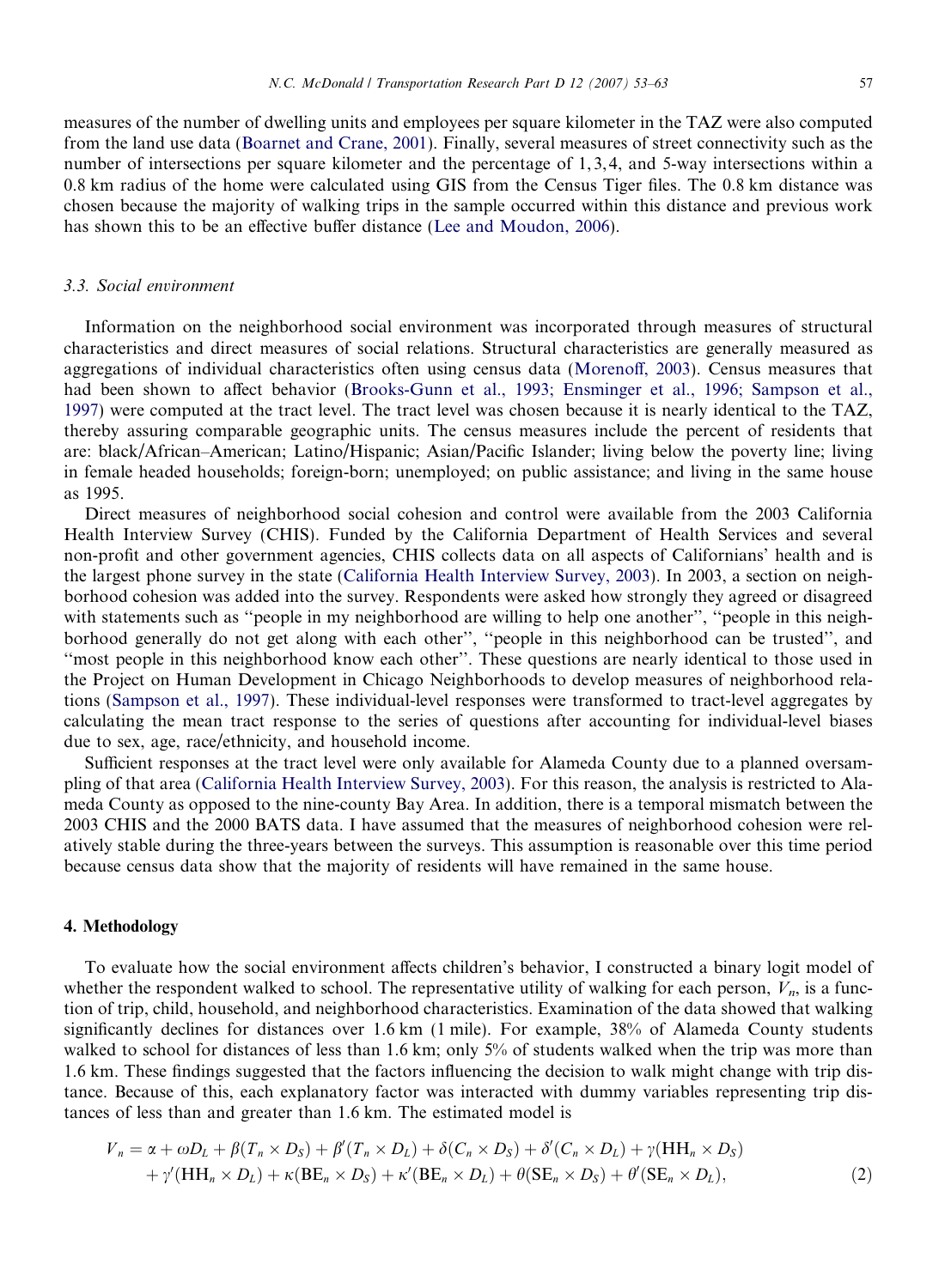where  $V_n$  represents the observed utility to person n of walking to school;  $\alpha$  is a constant;  $D_s$  is a dummy variable indicating trips of less than 1.6 km;  $D<sub>L</sub>$  is a dummy variable indicating trips of at least 1.6 km;  $T<sub>n</sub>$  represents trip characteristics such as distance and time of year;  $C_n$  represents the characteristics of the individual such as age and gender;  $HH_n$  represents household factors such as income and auto ownership;  $BE_n$  represents the built environment at the child's residence; and  $SE_n$  represents the social environment at the child's residence.

This model structure is functionally equivalent to estimating separate models for trips over and under 1.6 km, but allows easier testing of whether trip distance affects the coefficients on the explanatory variables. Robust standard errors were used to ensure conservative tests of variable effects. Variables were retained in the final models if they were significant at the 95% level or if there was an important theoretical reason for retaining them. Wald tests (equivalent to Chow-type tests in linear regressions) were then used to determine whether the coefficients were different for trips of different distances. For example, I tested whether  $(\theta - \theta') = 0$  to see whether the social environment exerted a different influence for short and long trips. When there was no statistical difference between the sets of coefficients, the interaction term was removed.

#### 4.1. Developing measures of the environment

Many studies of the relationship between behavior and the environment use factor analysis to decrease the number of environmental variables and account for problems with multicollinearity [\(Cervero and Duncan,](#page-9-0) [2003](#page-9-0)). This approach was tried but rejected for this analysis because a large number of the environmental measures had uniqueness statistics greater than 0.5 suggesting they did not share a strong relationship with other measures and analyses conducted with the factors that were created (representing neighborhood poverty, mixed land use, and residential stability) did not predict behavior better than the original variables and were more difficult to interpret.

In addition, measures of the social environment were translated into standardized  $z$  scores following [Morenoff \(2003\)](#page-9-0) and [Sampson et al. \(1997\)](#page-9-0). Models were tested with both the raw and standardized variables. Results were not significantly different with either set of measures and I have chosen to present the results based on the raw scores.

#### 4.2. Evaluating marginal effects

Coefficients from logit models tend to be uninformative at face value. In linear models, the coefficient on any variable succinctly describes the effect of that variable on the outcome variable of interest. In logit models, the effect of any one variable on the outcome depends on the values of all variables and coefficients ([Ben-Akiva](#page-9-0) [and Lerman, 1985](#page-9-0)). Because of this, I have calculated marginal effects or discrete changes for variables of interest. For any dummy variable, D, the marginal effect for each individual is computed as

$$
\frac{\Delta \Pr(Y_n = \text{Walk})}{\Delta D_n} = \Pr(Y_n = \text{Walk}|D_n = 1) - \Pr(Y_n = \text{Walk}|D_n = 0). \tag{3}
$$

For a continuous variable,  $X$ , the marginal effect is

$$
\frac{\partial \Pr(Y_n = \text{Walk})}{\partial X_n} = \beta_{X_n} \Pr(Y_n = \text{Walk})[1 - \Pr(Y_n = \text{Walk})].\tag{4}
$$

As is clear from the formulae above, the marginal effect of any variables depends on all other coefficients and variables. I report estimates of the marginal effects at the mean of other variables.

# 5. Results and discussion

[Table 2](#page-6-0) summarizes the results. The restricted model shows coefficient estimates for a model which does not include social environmental variables; the full model includes measures of the social environment. While the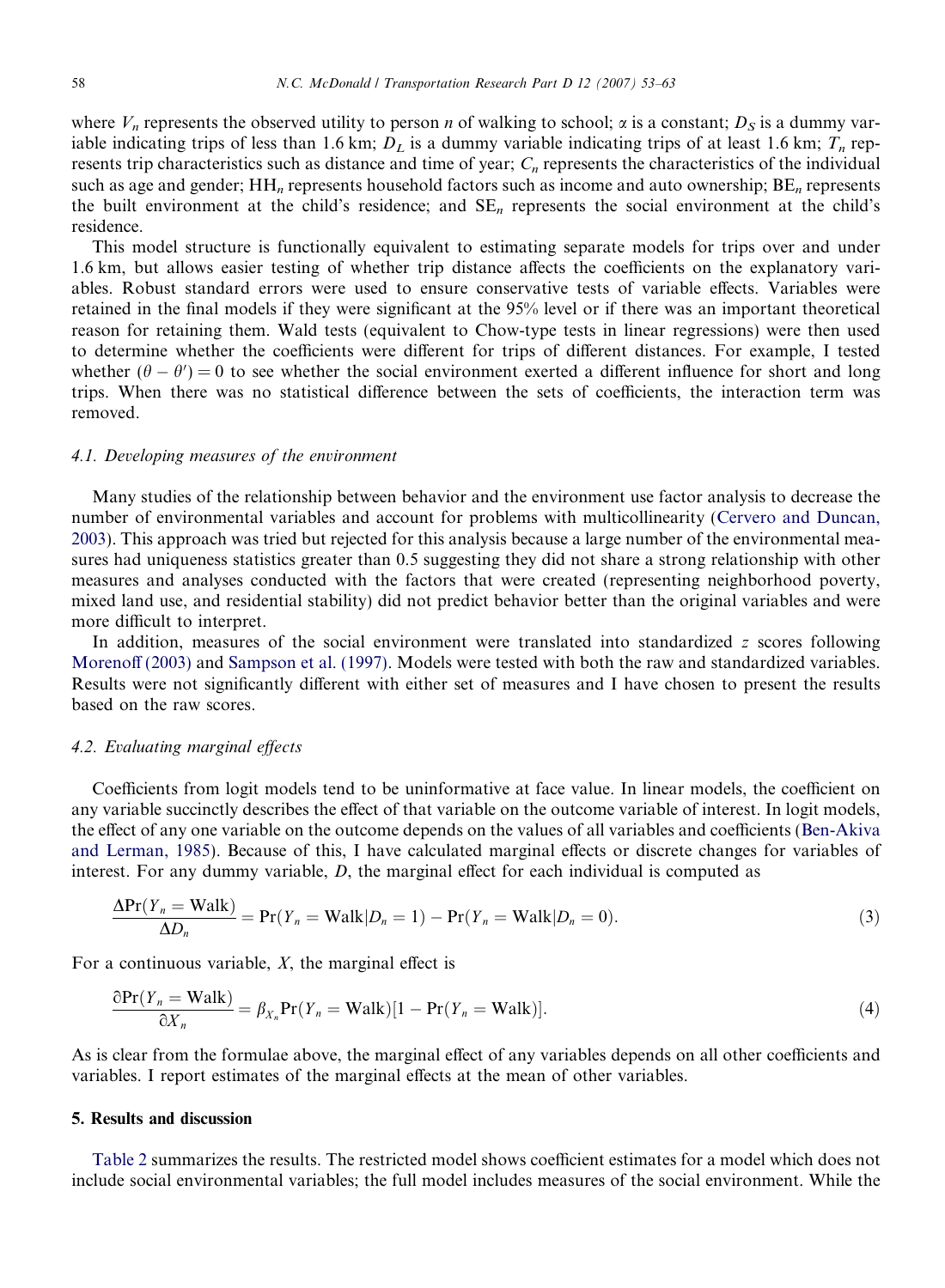#### <span id="page-6-0"></span>Table 2 Results

|                                                                | Restricted model: no social<br>environment variables |                     |                   | Full model  |                     |        |                             |  |
|----------------------------------------------------------------|------------------------------------------------------|---------------------|-------------------|-------------|---------------------|--------|-----------------------------|--|
|                                                                | Coef.                                                | Robust<br>std. err. | P >  z            | Coef.       | Robust<br>std. err. | P >  z | Marg. effect                |  |
| Trip                                                           |                                                      |                     |                   |             |                     |        |                             |  |
| $D_L$ (dummy)                                                  | $-9.404$                                             | 2.286               | 0.00              | $-13.751$   | 8.037               | 0.09   | $-0.99$                     |  |
| Distance $\times D_S$                                          | $-0.003$                                             | 0.000               | 0.00              | $-0.003$    | 0.001               | 0.00   | 0.00                        |  |
| Distance $\times$ $D_L$                                        | 0.000                                                | 0.000               | 0.69              | 0.000       | 0.000               | 0.50   | 0.00                        |  |
| <b>Individual</b>                                              |                                                      |                     |                   |             |                     |        |                             |  |
| Age                                                            | 0.165                                                | 0.044               | 0.00              | 0.174       | 0.050               | 0.00   | 0.01                        |  |
| Driver's license                                               | $-1.168$                                             | 0.552               | 0.03              | $-1.129$    | 0.597               | 0.06   | $-0.03$                     |  |
| <b>Black</b>                                                   | 1.937                                                | 0.626               | 0.00              | 3.740       | 0.784               | 0.00   | 0.56                        |  |
| Disabled                                                       | $-2.733$                                             | 1.417               | 0.05              | $-4.379$    | 1.758               | 0.01   | $-0.04$                     |  |
| Household                                                      |                                                      |                     |                   |             |                     |        |                             |  |
| Income $(\$000)$                                               | 0.005                                                | 0.004               | 0.19              | 0.007       | 0.004               | 0.07   | 0.00                        |  |
| Vehicles per driver                                            | $-0.156$                                             | 0.474               | 0.74              | $-0.126$    | 0.502               | 0.80   | $-0.01$                     |  |
| # of kids $\times D_L$                                         | 0.944                                                | 0.225               | 0.00              | 1.115       | 0.262               | 0.00   | 0.04                        |  |
| <b>Built</b> environment                                       |                                                      |                     |                   |             |                     |        |                             |  |
| Dwelling units per sq km $\times D_S$                          | 0.000                                                | 0.000               | 0.85              | 0.000       | 0.000               | 0.40   | 0.00                        |  |
| Dwelling units per sq km $\times D_L$                          | 0.000                                                | 0.000               | 0.42              | 0.001       | 0.000               | 0.00   | 0.00                        |  |
| Avg. block size $\times D_S$                                   | 0.000                                                | 0.000               | 0.00              | 0.000       | 0.000               | 0.00   | 0.00                        |  |
| Avg. block size $\times D_L$                                   | 0.000                                                | 0.000               | 0.25              | 0.000       | 0.000               | 0.62   | 0.00                        |  |
| Entropy $\times D_S$                                           | 0.028                                                | 0.013               | 0.04              | 0.018       | 0.014               | 0.23   | 0.00                        |  |
| Entropy $\times$ $D_L$                                         | 0.043                                                | 0.020               | 0.04              | 0.049       | 0.027               | 0.07   | 0.00                        |  |
| Social environment                                             |                                                      |                     |                   |             |                     |        |                             |  |
| % Black $\times D_S$                                           |                                                      |                     |                   | $-5.365$    | 2.885               | 0.06   | $-0.21$                     |  |
| % Black $\times D_L$                                           |                                                      |                     |                   | $-12.639$   | 9.542               | 0.19   | $-0.51$                     |  |
| % Below poverty line $\times D_S$                              |                                                      |                     |                   | 7.071       | 5.359               | 0.19   | 0.28                        |  |
| % Below poverty line $\times D_L$                              |                                                      |                     |                   | $-15.727$   | 13.701              | 0.25   | $-0.63$                     |  |
| % Same residence $1995 \times D_s$                             |                                                      |                     |                   | $-1.733$    | 2.187               | 0.43   | $-0.07$                     |  |
| % Same residence $1995 \times D_L$                             |                                                      |                     |                   | 4.276       | 4.197               | 0.31   | 0.17                        |  |
| Social control/cohesion $\times D_S$                           |                                                      |                     |                   | 2.486       | 0.932               | 0.01   | 0.10                        |  |
| Social control/cohesion $\times D_L$                           |                                                      |                     |                   | 1.962       | 2.099               | 0.35   | 0.08                        |  |
| Constant                                                       | $-2.683$                                             | 1.426               | 0.06              | $-6.877$    | 2.980               | 0.02   |                             |  |
| $\boldsymbol{N}$                                               |                                                      |                     |                   | 612         |                     | 612    |                             |  |
| Log likelihood                                                 |                                                      |                     |                   | $-178.855$  |                     |        | $-165.128$                  |  |
| McFadden's adjusted rho square                                 |                                                      |                     |                   | 0.31        |                     | 0.33   |                             |  |
| Likelihood ratio test of parameterized vs. constant-only model |                                                      |                     | $\chi^2 = 153.10$ |             | $\chi^2 = 174.62$   |        |                             |  |
|                                                                |                                                      |                     |                   | (p < 0.001) |                     |        | (p < 0.001)                 |  |
| Likelihood ratio test of full model vs. restricted model       |                                                      |                     |                   |             |                     |        | $\chi^2 = 27.454$           |  |
|                                                                |                                                      |                     |                   |             |                     |        | (p < 0.001)                 |  |
| Wald test of full model vs. restricted model                   |                                                      |                     |                   |             |                     |        | $\chi^2$ = 28.25 (p < 0.01) |  |

 $D<sub>S</sub>$  = Dummy for trips of less than 1.6 km;  $D<sub>L</sub>$  = Dummy for trips greater than 1.6 km.

Note: Coefficients on dummy variables for the survey month are not shown and are available from the author.

focus is on the effects of the environment on children's walking behavior, it is instructive to first review the coefficient estimates on individual and household factors. In general, the estimated parameters are reasonable and match the sign of previously findings ([Ewing and Greene, 2003; Schlossberg et al., 2006; McMillan, 2007](#page-9-0)). Children are increasingly likely to walk to school as they age until they obtain driver's licenses. The only racial variable that was significant was an indicator for African–American students. Being African–American increases the probability of walking by 0.56 (holding other variables at their mean) that suggests that even after controlling for factors such as income and auto ownership and trip distance, black students may face a significantly different choice situation than their peers. It is surprising that neither vehicle ownership nor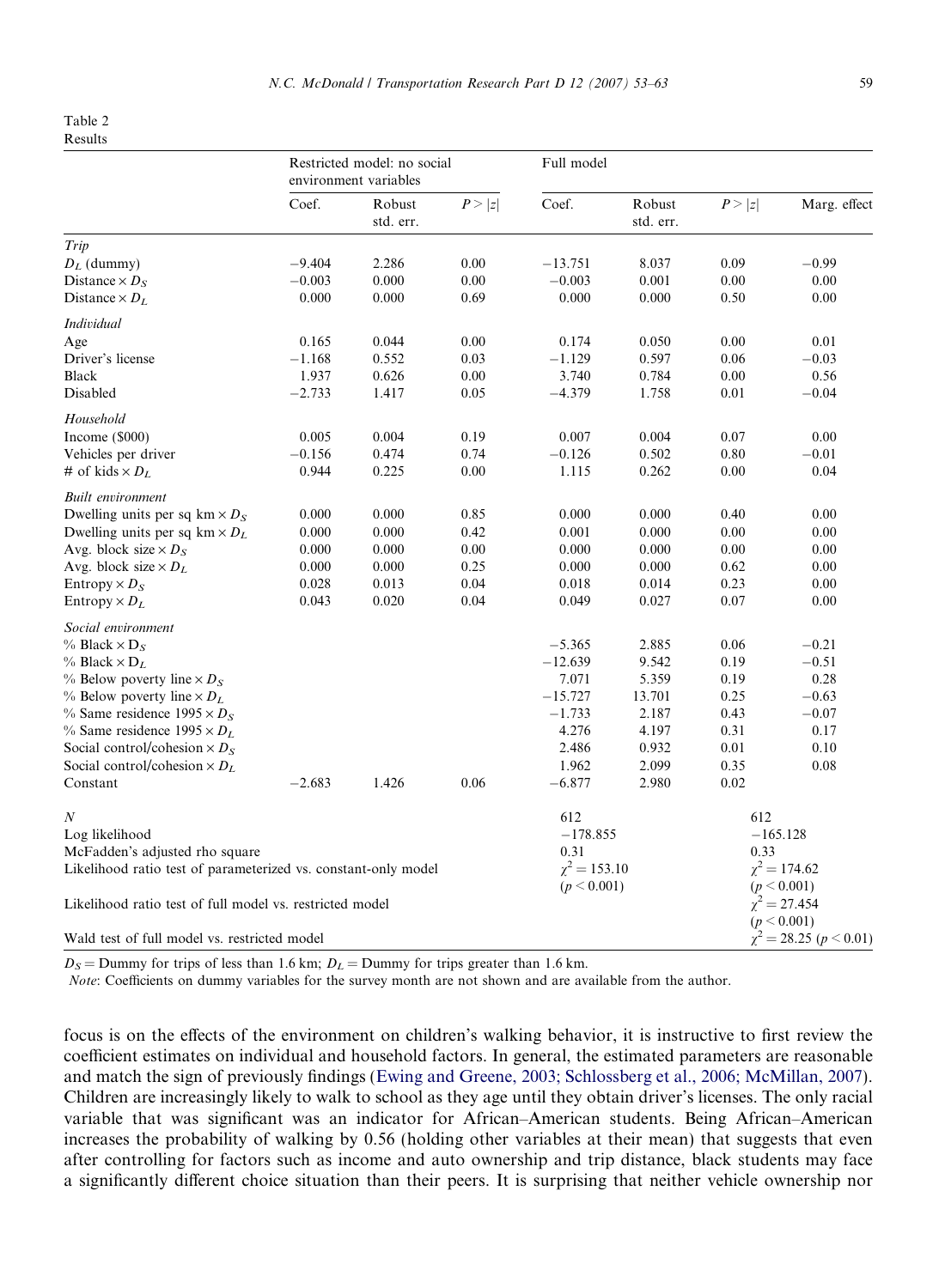household income produce significant coefficients. However, this may be explained by the correlation between those two variables. Both factors were retained because they represent slightly different aspects of access and class.

In addition, the model structure shows the non-linear influence of trip distance on the decision to walk to school. For trips of less than 1.6 km, distance has a strong linear effect. But once children face trip distances of more than a mile, the actual distance does not matter. Instead, the probability of walking drops a constant amount once students face trips longer than 1.6 km. Wald tests that the coefficients on trip distance are equal for trips under and over 1.6 km confirm the highly non-linear nature of the effect of trip distance  $(\chi^2(1) = 42.67, p < 0.01)$ . These findings highlight the importance of developing models which are conditioned on distance, i.e. estimating models for trips less than a critical distance, or explicitly accounting for the nonlinear way distance affects the probability of walking.

# 5.1. Effect of the environment

The results show that the social environment has a statistically significant effect on whether children walk to school as shown by Wald and likelihood ratio tests of the full vs. restricted models. Not surprisingly, the strongest social environment influence on behavior came from the direct survey measures of neighborhoodlevel social trust and cohesion. A one-point increase in rating of neighborhood social trust would increase the probability of walking for short trips by 0.1, holding all other variables at their mean. As Fig. 1 shows, the neighborhood environment has an effect at all trip distances but its effects are strongest for trips under 1.6 km.

The census-based measures of the social environment were not significant, perhaps because they reflected measures that were simply aggregations of individual measures which were already included in the model. For example, race and income were accounted for at the individual level. However, the census measure of residential stability was also insignificant even though there was no comparable individual measure of this factor. These findings highlight the importance of obtaining direct measures of the social environment rather than relying on census data. Within the transportation field, this means including questions on the social environment in future travel surveys.

The inclusion of social environmental variables also influences the point estimates and significance of built environment variables. For example, density measures became more significant once the social environment factors were included while measures of land use mix (entropy) became less significant. These shifts in point estimates and significance could be caused by correlation between the measures of the social and built environment, but the correlations between these variables are relatively low (about 0.15). If the shifts in the estimates of built environment factors are the result of more than statistical factors, it suggests that previous studies which ignored the role of the social environment may have incorrectly estimated how much the built environment affects behavior. To assess in what direction previous studies may have been biased, it will be necessary to conduct further studies with a richer set of social environment measures. Ideally, those measures



Fig. 1. Effect of neighborhood social cohesion on walking.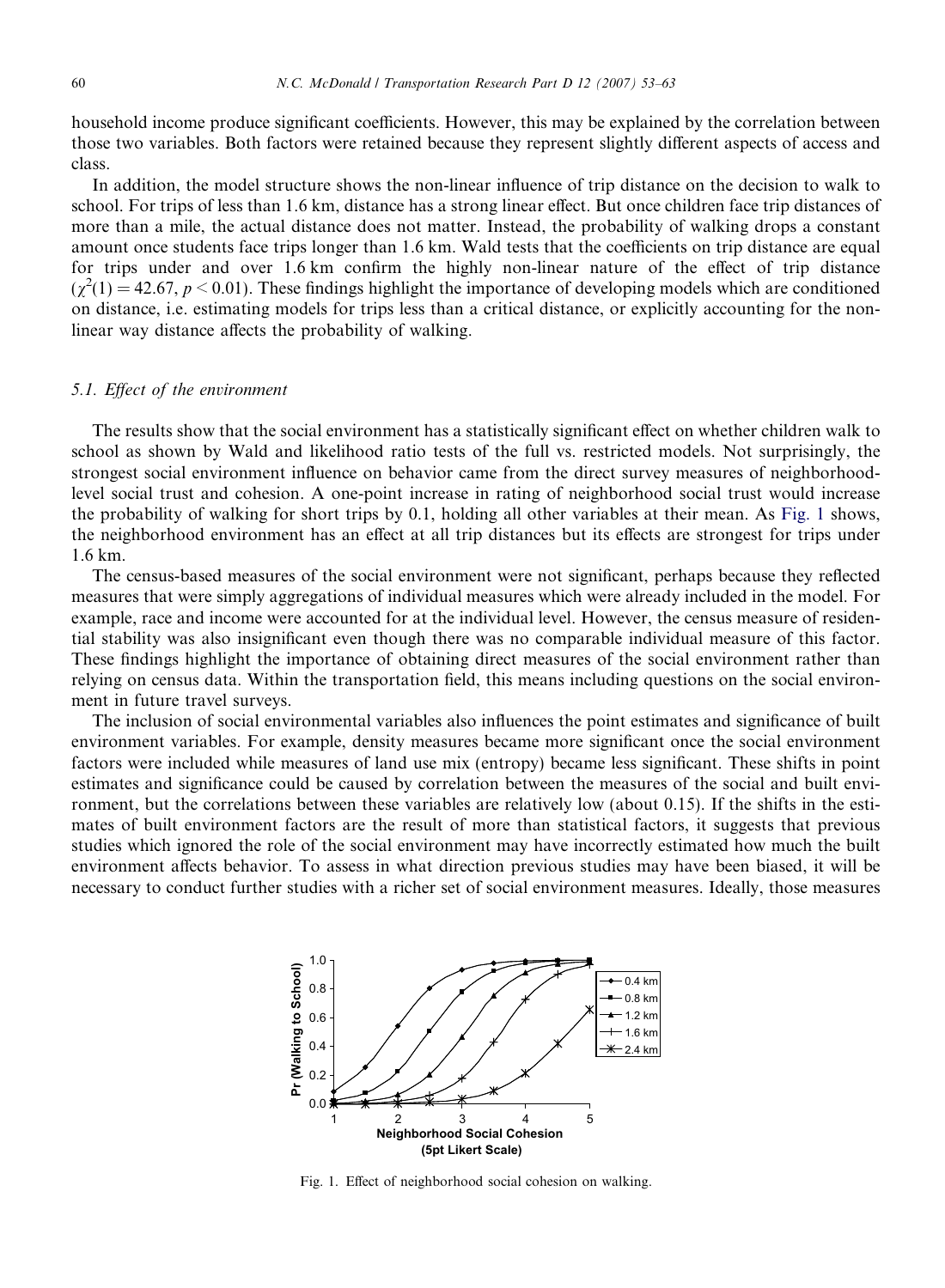would come directly from travel surveys to allow direct assessment of how an individual's built and social environments interact.

# 5.2. Interaction of trip distance and the environment

Trip distance also affects how the built and social environments influence children's walking behavior. Built environment factors, particularly dwelling units per square kilometer and entropy, significantly influenced children's behavior for trips of more than 1.6 km, but were not important for shorter trips. While it may be tempting to explain this simply as a lack of variation in the built environment for shorter trips, i.e. short trips tend to occur in high-density places with smaller block sizes, and greater land use mixing, the summary statistics ([Table 1](#page-3-0)) show a substantial amount of variation in these variables for shorter and longer trips. Instead, these results suggest that while distance is the primary determinant of whether children walk to school, the built environment is particularly important for trips that are 'at the margin.' For trips that are walkable, but not short, children and their parents appear to weigh the quality of the built environment.

In contrast, the social environment appears to matter most for shorter trips. The direct measure of neighborhood social control and cohesion was only significant for trips of less than 1.6 km. This suggests that parents are more likely to let their children walk when they live in neighborhoods where adults trust their neighbors. While this seems a logical behavior, it has important policy implications. Many advocates concerned with increasing walking to school have begun promoting neighborhood schools. The basic premise is that school siting guidelines in place during the latter part of the 20th century, which have only recently been revised, encouraged large school campuses which could only be accommodated on the outskirts of communities ([Beaumont and Pianca, 2002; Council of Educational Facility Planners, International, 1991; Council of](#page-9-0) [Educational Facility Planners, International, 2004\)](#page-9-0).

If districts instead focus on maintaining and restoring existing schools within neighborhoods and planning new schools to be walkable, more children will live closer to their school. The model findings suggest that decreasing trip distance will be an effective means of increasing walking to school. However, the effectiveness of these school-siting policies will be mediated by the neighborhood social environment. The results suggest that parents require a short trip distance *and* a neighborhood with high levels of social trust to allow children to walk to school. From a policy perspective, this means advocates and planners must include softer programs in their school siting plans. These softer programs can range from including parents in safe routes to school planning to more general community building efforts (community gardens, community policing, community meetings) that include people with and without children.

# 6. Conclusions

This analysis shows a need for a broadening the definition of the environment to include social factors as well as the natural and built environments. Practice and policy implications follow from this finding. Many regional travel demand models include school trip mode choice elements. For example, the travel demand models for the San Francisco Bay Area include school trips as one of the primary categories of trips. In the current system, mode choice is determined by travel time, travel cost, household income, persons per household, vehicles per household, and built environment measures (a rural indicator and residential density). These models could be improved by the inclusion of a social environment variable.

In addition, the new era of school building the US is embarking on will require transportation planners and school officials to estimate mode splits for new schools. Transport planners will need to know how the new school will load existing roads and school planners may wish to consider transportation costs of potential school sites, which are strongly affected by the proportion of students that will walk to school. In either case, officials will require mode choice models that accurately predict walking to school.

Recognizing that the social environment influences the decision to walk also increases policy options for encouraging children to walk to school. Many of the current efforts to increase walking focus on infrastructure improvements and changes to built form. My findings suggest that coupling the infrastructure and design policies with programs aimed at encouraging relations among neighbors is appropriate.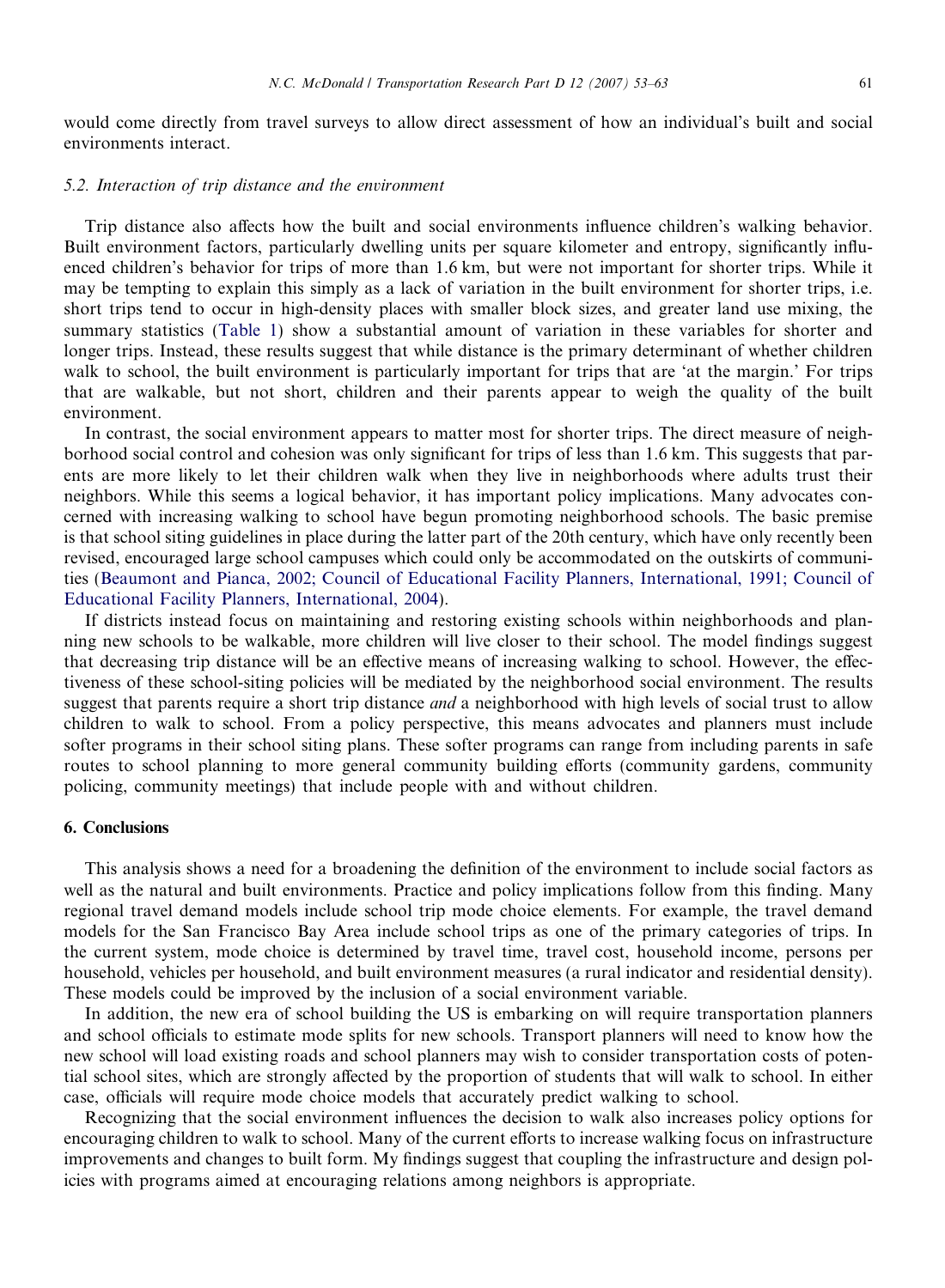#### <span id="page-9-0"></span>Acknowledgement

Chuck Purvis and Rachel Gossen of MTC provided the data used in this analysis and were extremely generous with their time in answering questions. Sebastian Petty assisted with the GIS analysis. I also appreciate the comments of Susan Handy, Daphne Spain and anonymous reviewers on earlier drafts.

#### References

- Beaumont, C., Pianca, E.G., 2002. Historic Neighborhood Schools in the Age of Sprawl: Why Johnny Can't Walk to School. National Trust for Historic Preservation, Washington, DC.
- Ben-Akiva, M., Lerman, S., 1985. Discrete Choice Analysis: Theory and Application to Travel Demand. MIT Press, Cambridge, Mass. Boarnet, M., Crane, R., 2001. Travel by Design: The Influence of Urban Form on Travel. Oxford University Press, Oxford.
- Brooks-Gunn, J., Duncan, G., Klebanov, P., Sealand, N., 1993. Do neighborhoods influence child and adolescent development? American Journal of Sociology 99, 353–395.
- California Health Interview Survey, 2003. Sample design description for 2003. Retrieved June 6, 2006, [<http://www.chis.ucla.edu/pdf/](http://www.chis.ucla.edu/pdf/sample_desc_2003.pdf) [sample\\_desc\\_2003.pdf>.](http://www.chis.ucla.edu/pdf/sample_desc_2003.pdf)
- Cao, X., Handy, S.L., Mokhtarian, P.L., 2006. The influences of the built environment and residential self-selection on pedestrian behavior: evidence from Austin. Transportation 33, 1–20.
- Cervero, R., 2002. Built environments and mode choice: toward a normative framework. Transportation Research D 7, 265–284.
- Cervero, R., Duncan, M., 2003. Walking, bicycling, and urban landscapes: evidence from the San Francisco Bay Area. American Journal of Public Health 93, 1478–1483.
- Cervero, R., Kockelman, K., 1997. Travel demand and the 3Ds: density, diversity, and design. Transportation Research D 2, 199–219.
- Cervero, R., Radisch, C., 1996. Travel choices in pedestrian versus automobile oriented neighborhoods. Transport Policy 3, 127–141.
- Council of Educational Facility Planners, International, 2004. Creating connections: The CEFPI guide to educational facility planning. Scottsdale: Council of Education Facility Planners International.
- Council of Educational Facility Planners, International, 1991. Guide for planning educational facilities. Scottsdale, AZ: Council of Education Facility Planners International.
- Ensminger, M., Lamkin, R., Jacobsen, N., 1996. School leaving: a longitudinal perspective including neighborhood effects. Child Development 67, 2400–2416.
- Ewing, R., Cervero, R., 2001. Travel and the built environment : a synthesis. Transportation Research Record 1780, 87.
- Ewing, R., Greene, W., 2003. Travel and Environmental Implications of School Siting. US Environmental Protection Agency, Washington, DC.
- Forsyth, A., Schmitz, K., Oakes, M., 2006. Active living and community design: the Twin Cities walking study. Retrieved June 7, 2006, [<http://www.cts.umn.edu/events/oberstarforum/2006/pdf/2006of-forsythpresentation.pdf>](http://www.cts.umn.edu/events/oberstarforum/2006/pdf/2006of-forsythpresentation.pdf).
- Handy, S., 2005. Critical assessment of the literature on the relationships among transportation, land use, and physical activity, Special Report 282. Washington, DC: Transportation Research Board, [<http://trb.org/downloads/sr282papers/sr282Handy.pdf>](http://trb.org/downloads/sr282papers/sr282Handy.pdf) database.
- Handy, S., Boarnet, M., Ewing, R., Killingsworth, R., 2002. How the built environment affects physical activity: views from urban planning. American Journal of Preventive Medicine 23 (2S), 64.
- Handy, S., Cao, X., Mokhtarian, P., 2005. Correlation or causality between the built environment and travel behavior? evidence from Northern California. Transportation Research D 10, 427–444.
- Lee, C., Moudon, A.V., 2006. The  $3Ds + R$ : Quantifying land use and urban form correlates of walking. Transportation Research D 11, 204–215.
- Martin, S., Carlson, S., 2005. Barriers to children walking to or from school United States, 2004. Morbidity and Mortality Weekly Report 54, 949–952.
- McMillan, T., 2007. The relative influence of urban form on a child's travel mode to school. Transportation Research A 41, 69–79.
- Molnar, B.E., Gortmaker, S.L., Bull, F.C., Buka, S.L., 2004. Unsafe to play? neighborhood disorder and lack of safety predict reduced physical activity among urban children and adolescents. American Journal of Health Promotion 18, 378–386.
- Morenoff, J., 1999. Unraveling paradoxes in public health: race and ethnic group differences in pregnancy outcomes and the neighborhood context of health. Doctoral dissertation, University of Chicago.
- Morenoff, J., 2003. Neighborhood mechanisms and the spatial dynamics of birth weight. American Journal of Sociology 108 (5), 976– 1017.
- Morpace International, 2002. Bay Area travel survey 2000 final report. Oakland: Metropolitan Transportation Commission.
- Rodriguez, D., Joo, J., 2004. The relationship between non-motorized mode choice and the local physical environment. Transportation Research D 9, 151–173.
- Sampson, R., Raudenbush, S., Earls, F., 1997. Neighborhoods and violent crime: a multilevel study of collective efficacy. Science 277, 918– 924.
- Sampson, R., Morenoff, J., Gannon-Rowley, T., 2002. Assessing neighborhood effects: social processes and new directions in research. Annual Review of Sociology 28, 443–478.
- Schlossberg, M., Greene, J., Paulsen, P., Johnson, B., Parker, B., 2006. School trips: effects of urban form and distance on travel mode. Journal of the American Planning Association 72, 337–346.